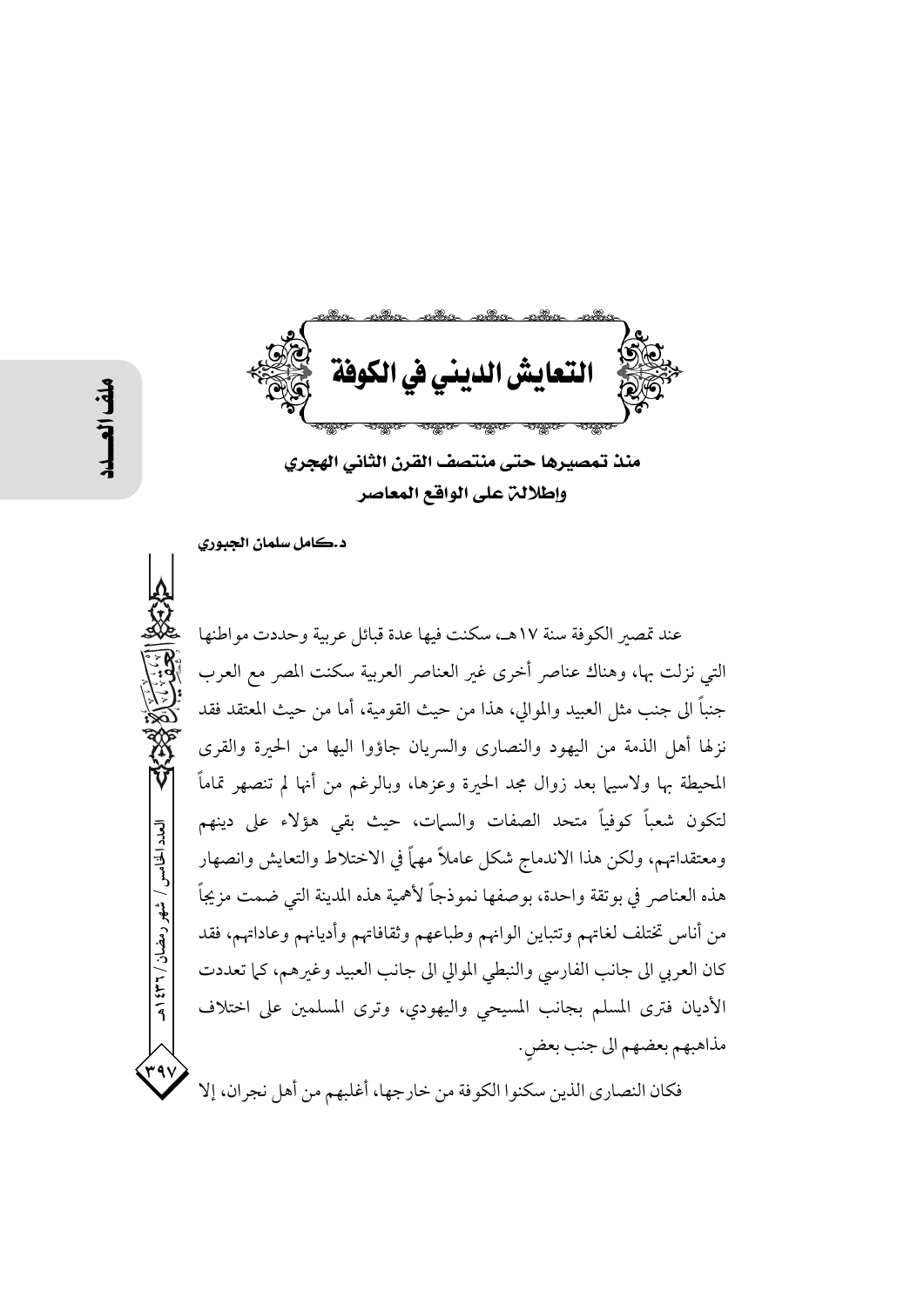الذين جاؤوا اليها في حالات نادرة مثل فرقد السبخي، الذي كان من نصاري أرمينيا وقيل عنه بأنه من سبخة الكوفة وعده الذهبي(١) من المحدثين والزهاد الذين أسلموا. ومجيئه من أرمينيا لا يعتريه شك باعتبار ان الحدود كانت مفتوحة وأن الجيش العربي قد فتح ارمينيا ووقع مع الأرمن- معاهدة شريفة- وتوطدت علاقة العرب بهم منذ القرون الأولى للهجرة (٢).

أما نصاري نجران فقد قصدوا الكوفة سنة ٢٠هـ وأقاموا فيها بموضع عرف باسمهم نجران، ويقع على نهر أبان وهو نفس نهر أبا الذي ذكره ياقوت<sup>(٣)</sup> ويقع بين الكوفة وقصر ابن هبيرة وينسب الى أبابن الصمغان أحد ملوك النبط.

ولهؤلاء النصاري محلة بالكوفة عرفت باسم النجرانية وتقع بين جامع الكوفة ودار بني أود<sup>(٤)</sup>، ويبدو ان موقع محلتهم كان على جانب من الأهمية إذ إنّنا نعلم ان الخليفة أبا العباس السفاح أول خلفاء العباسيين قد أقام فيه ردحاً من الزمن وأن النصاري احتفوا بمقدمه الى الكوفة احتفاءاً كبيراً فأوصى السفاح القاضي الحجاج بن أرطأة النخعي بهم خيراً ونقّص جزيتهم ``.

وامتهنوا مهنة الصيرفة حتى غلبت عليهم فاشتهروا بها وكانت حوانيت الصيارفة تقع قبال مسجد بني جذيمة بالكوفة<sup>(٦)</sup>.

وهذا دليل على أنهم كانوا من العناصر المؤثرة في النشاط الاقتصادي الكوفي إذ إنَّ عملية الصيرفة هذه قامت بدور مهم في حياة الكوفة من جميع نواحيها فقد اشتغل هؤلاء الصيارفة بالتسليف والقروض وكانوا يتوسطون بين الناس ودار الضرب كما كانوا عنصراً فاعلاً قي تيسير الأمور التجارية<sup>(٧)</sup>.

وقد اشتغل مسيحيو الكوفة بالصبرفة وكونوا سوقاً لها وصار في ايديهم أكبر محلات الصيرفة في المدينة<sup>(٨)</sup>. حيث كان صيارفة اللخميين قديهاً اساقفة الحيرة<sup>(٩)</sup>. كان هؤلاء الصيارفة واسطة التبادل الوحيدة بين مسكوكات الفرس الفضية

التعايش

الكوفة / د. كاما

الجبوري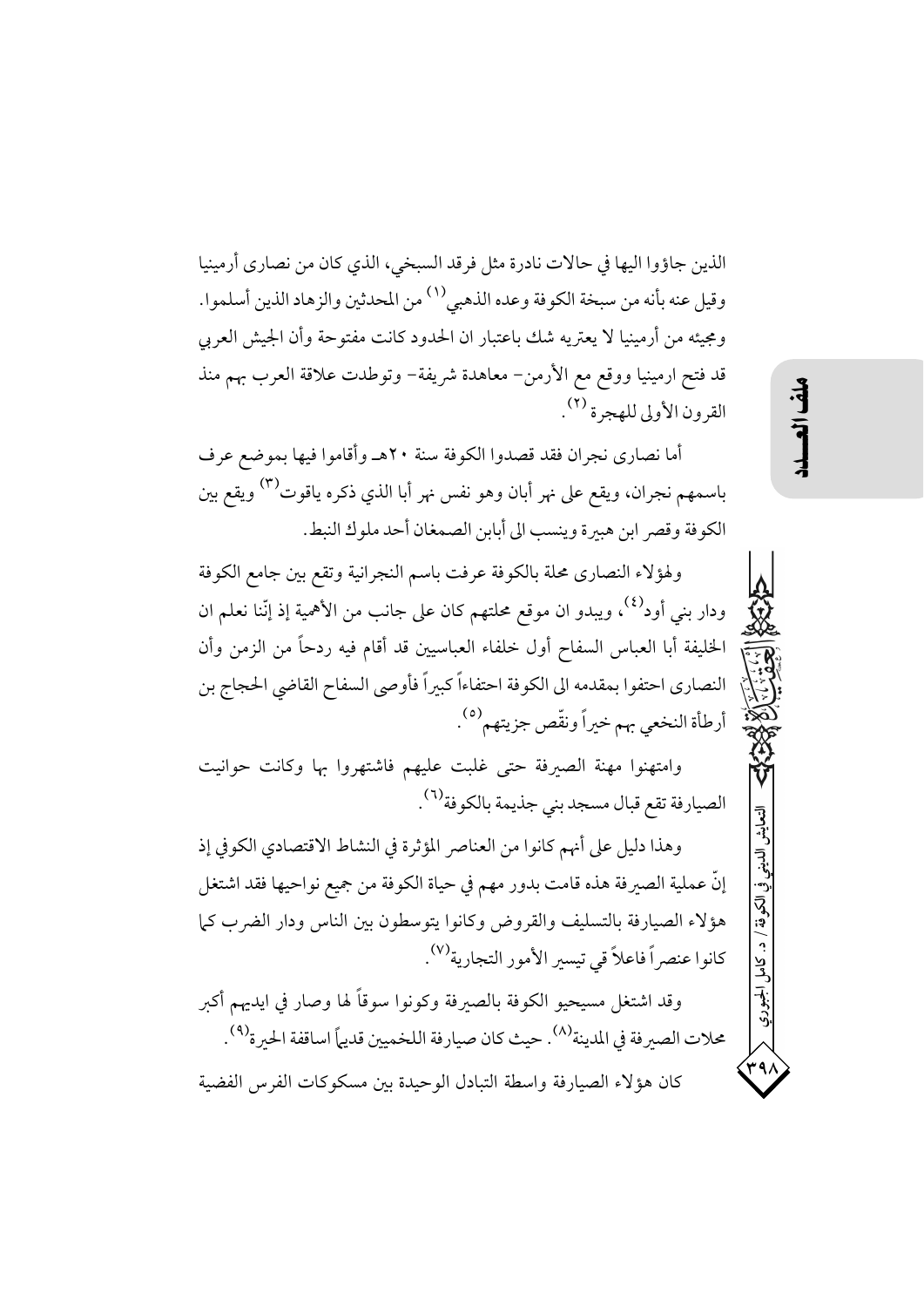ومسكوكات الرومان الذهبية<sup>(١٠)</sup>. كما اشتغلوا بعقد الفروض لتسهيل التجارة فكانت تجارة التبادل والصيرفة في أيديهم````. وقد أتقن هؤلاء المسيحيون عمل الصبرفة ونظموه بشكل يشابه بنوك اليوم.

وعندما هاجر سكان الحبرة الى الكوفة كان من بينهم عدد ضخم من التجار لعبوا دوراً كبيراً في تنشيط تجارة المدينة لما لهم من خبرة واسعة وتجربة طويلة في هذا الميدان، حيث كانوا يجوبون مناطق كثيرة من العالم طلباً للكسب والربح، وقد أثنى الهمداني على همة الحيريين في التجارة وحبهم للمغامرة والكسب فقال: «وأبعد الناس نجعة في الكسب بصري وحيري ومن دخل فرغانة القصوى والسوس الأقصى فلا بد أن يو ي فيها يصر باً أو حير باً»<sup>(١٢)</sup> .

ومن المهن التي اشتهر في مزاولتها النصارى مهنة الطب، فقد كان أساقفة الحيرة يعالجون المرضى<sup>(١٣)</sup> فكانت أديرتهم مستشفيات يلجأ اليها المرضى طلباً للشفاء والعلاج، فكان دير الكلب مشهور بعلاج إصابة عقر الكلب<sup>(١٤)</sup>.

وعند اغتيال الامام على لِمَائِيَالٍ تصدي أثير بن عمرو بن هاني السكوني الطبيب النصر اني، ومن أحذق أطباء الجراحة في عصر ه لمعالجة الإمام.

وقد أوردت كتب التأريخ والسبر أخباراً متفرقة عن نصارى نجران من أهل الكوفة وفيها: ان يزيد بن عبد المدان قد أقام مع النصاري العاملين في صناعة النسيج القادمين من نجران، لما أبعدهم عمر الى هناك، وظل أخوه الأصغر عبد الله في بلاد العرب زعيهاً لبني مذحج الذين حلَّوا محل آل زبيد الذين رحلوا الى الكوفة<sup>(١٥)</sup>. ومفاد ذلك أن هؤلاء النصارى اشتغلوا ايضاً في صناعة النسيج إضافة للصيرفة واليهم تنسب الحلل النجرانية التي اشتهرت بها الكوفة.

وفي ظل هذا التسامح تولوا الوظائف الكثيرة في الدولة ولا سيها كتابة الدواوين في الكوفة حيث كانت لغة الكتابة فيها بغير العربية<sup>(١٦)</sup>.

العدد الخامس / شهر رمضان / ۲۳۱ ه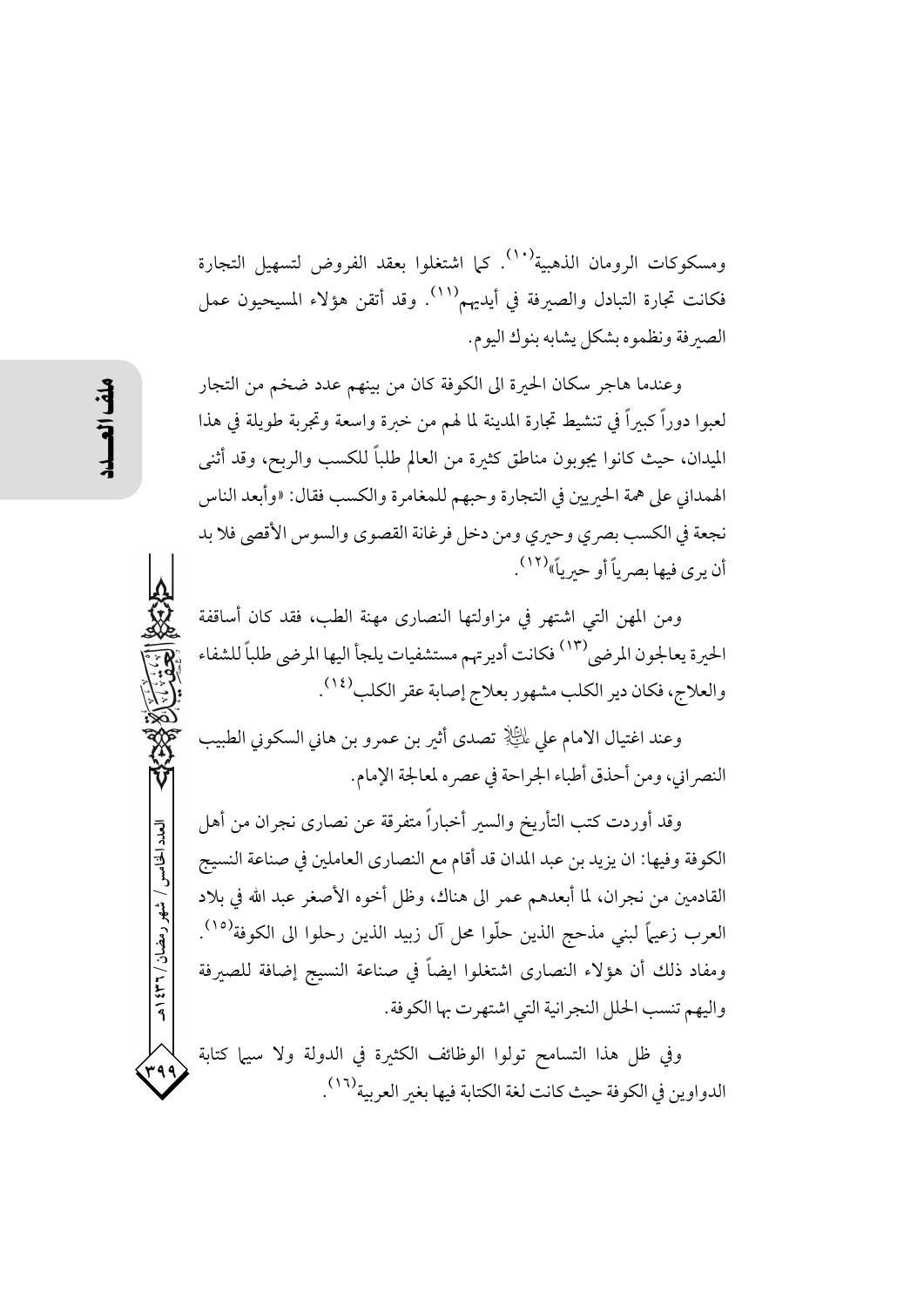كيا اتخذ أبو موسى الأشعري له كاتباً نصر انباً<sup>(١٧)</sup> فضلاً عن أنّ رجلاً مسيحياً تولى إدارة سجن قريب من الكوفة سنة ١٢٦هـ/ ٧٤٣م عندما كان الوليد بن عقبة أمبراً عليها $^{(\Lambda)}$ .

كما أن بعض المسيحين نالوا حظوة عند بعض ولاة الكوفة يحسدهم عليها المسلمون فكان أبو زبيد النصراني صديقاً حميها للوليد بن عقبة<sup>(١٩)</sup> والى الكوفة وجليسه في مجالس الشر اب والأنس.

وقيل ان الوليد بن عقبة امير الكوفة كان يُدخل النصارى المساجد ويجري عليهم الخمر والخنازير كل شهر، وضمن لهم أرزاقهم شهرياً<sup>(٢٠)</sup>.

وقد عامل الخلفاء والولاة أهل الذمة معاملة حسنة، فقد أمر عمر بن الخطاب أن يحسنوا معاملتهم وأن لا يكلفوهم فوق طاقاتهم، وكان كثيراً ما يسأل ولاته عن أحوالهم فيقولون له «مانعلم إلا وفاء حسن ملكه»(٢١).

كما أحسن الإمام على بن أبي طالب لِمَائِيَالٍ معاملتهم حين ساوي في العطاء بين النصاري وبين العرب والموالي<sup>(٢٢)</sup> وكان لعمر بن عبد العزيز مواقف طيبة إزاء أهل الذمة كتب الى عامله بالكوفة قائلاً: «انظر من كان من أهل الذمة فأظهر الإسلام فأسقط الجزية عنه»<sup>(٢٣)</sup>.

كما أسقط عمر بن عبد العزيز الجزية عن أهل الذمة، فمن كبرت سنه وضعفت قوته وولت مكاسبه أجري عليه قوته من بيت مال المسلمين<sup>(٢٤)</sup>.

كما تسامح المسلمون مع أهل الذمة في شرائهم الجواري المسلمات وتسريهن (٢٥).

ولما كان الإسلام قدحفظ حرياتهم وأموالهم ودمائهم وشعائرهم فقد حازوا في هذه المدينة على اشتداد قوة ومنعة، حتى أنهم كانوا يتقلدون الصلبان دونها تقييد، وورد ان الشاعر الأخطل النصر اني كان يتقلد صليباً من الذهب وهو ينشد شعره في التعايش

心"。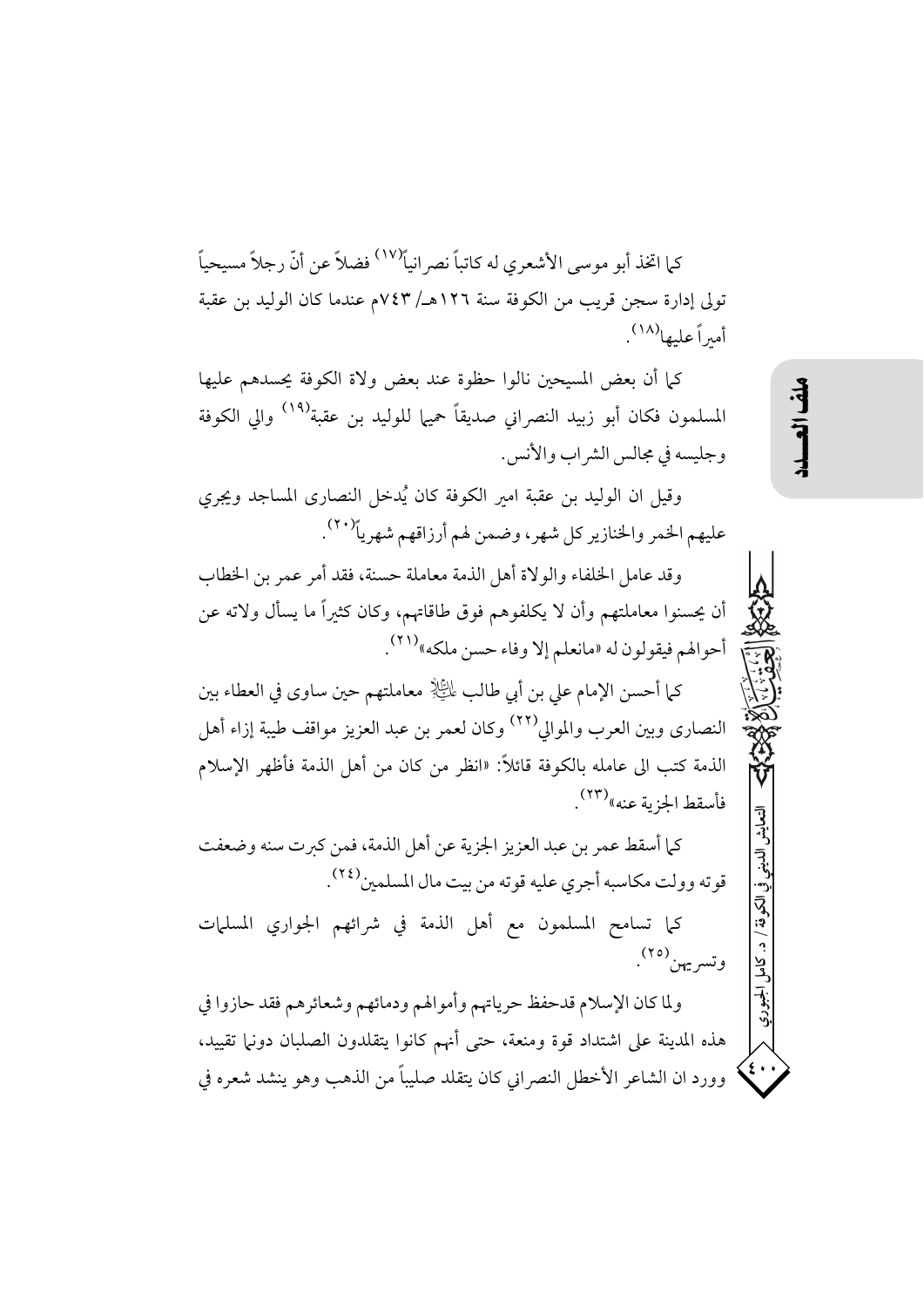جامع الكوفة <sup>(٢٦)</sup>.

وبرز من نصاري الكوفة: هانيء بن قبيصة بن هانيء بن مسعود، قال ابن دريد: «كان شريفاً عظيم القدر، وكان نصرانياً، وأدرك الإسلام فلم يسلم ومات بالكوفة»<sup>(٢٧)</sup>، وكان شاعراً.

ومما يذكرأن نائله بنت الفرافصة امرأة عثمان بن عفان هي من الكوفة، وقومها من النصاري بالكوفة <sup>(٢٨)</sup>.

وكان بعض نصاري الكوفة ينتمى للحركات السياسية المعارضة، فلما ثار عبد الرحمن بن محمد بن الأشعث على الحجاج انضم اليه العرب من سكان العراق وجماعات من الخوارج والفرس والنصاري ايضاً، وقد اعتبرهم الحجاج مسؤولين عن هذه الثورة- ولعل ذلك كان سبباً في معاملته السيئة معهم.

وممن اشتغل في السياسة النصراني الكوفي خداش الذي أسلم واشتغل بتدريس القرآن، ثم انضم الى الدعوة العباسية فبعثه داعى الدعاة بالكوفة الى خراسان، حيث أخذ يبث الدعوة لمحمد بن على، ولم يلبث أن انصرف عن العباسيين واخذ يذيع عن الإمام العباسي بعض العقائد الباطلة مما أدى الى قيام نفور بين الامام العباسي وشيعته في خراسان. وكات خداش سنة ١١٨هـ فأمر أسد بن عبد الله القسري بقطع أطرافه ثم قتله... وقيل ان خداشاً كان يعمل على تحويل الدعوة الى البيت العلوي<sup>(٢٩)</sup>.

ومن الشواهد على ما بلغه النصاري من مكانة في القرون الأولى للهجرة أن خالد بن عبد الله القسرى والى الكوفة(بعد سنة ١٠٥هـ/ ٧٢٣م) أمر ببناء كنيسة نصرانية، ومن الغريب انه اتخذ لها موقعاً حساساً وجعلها في ظهر قبلة مسجد الكوفة، حتى ان النصارى كانوا يدقون الناقوس<sup>(٣٠)</sup> حين يؤذن المؤذن للصلاة وكانت ترانيمهم الدينية تعلو على صوت الإمام فلا يسمع(٣١). وكان أحد جثالقة<sup>(٣٢)</sup> الكوفة، الجاثليق مار فايثون المتوفى١ ٧٤م قد حظي

العدد الخامس / شهر رمضان / ۳۶۲ هـ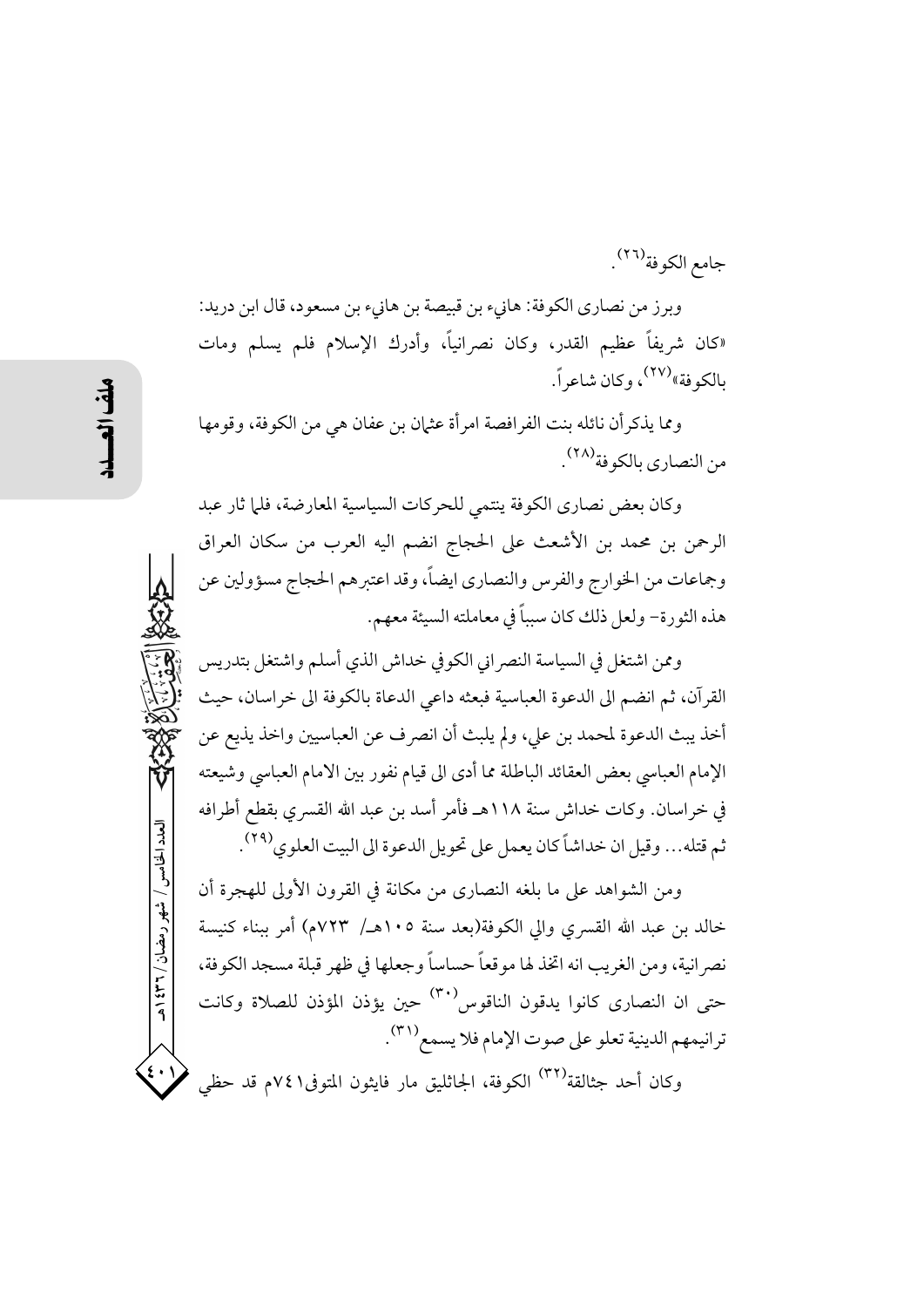بمنزلة كبرى عند خالد بن عبد الله القسري، وكان إذا دخل عليه بالكوفة يجلسه على كرسي ويخلع عليه ويسأله الدعاء، وواقفه على شيء يسير يؤديه من الخراج بالمدائن وكتب له كتاباً وتقدم الى(طارق) خليفته بصيانته (٣٣) .

وكان الجاثليق مار آبا الثاني المتوفى٧٥٢م يلقى حفاوة كبيرة من عامل الكوفة يوسف بن عمر <sup>(٣٤)</sup>. رغم تضييق الأخير على النصاري.

واشتهر من أساقفة الكوفة، الأسقف جرجس المتوفى ٧٢٥م، وكان اسقفاً لبني طي وعقيل وتنوخ وعرف بأسقف العرب أو أسقف عرب الجزيرة المؤمنين وكانت عاقولا– الكوفة كرسي ابرشيته وهو من علماء عصره المتضلعين في الفلسفة فوضع شروحاً في بعض الأسفار المقدسة وأسرار الكتبة ونظم القصائد وترجم كتاب الأورغانون لأرسطو (٣٥).

ويقدم لنا فريق من المؤرخين مشهداً يصور إقامة المراسيم الدينية النصر انية في الكوفة بحرية بالغة فقد ورد أن عبد الرحمن بن ملجم المرادي- قتل سنة ٤٠هـ- خرج ذات يوم الى السوق في الكوفة متقلداً سيفه فمرت به جنازة يشيعها اشراف العرب معها القسيسون يتلون الأناجيل فقال: ويحكم ما هذا؟ فقالوا: هذا أبجر بن جابر البجلي مات نصر انياً، وابنه حجار بن أبجر سيد بكر من وائل فاتبعها أشراف الناس لسؤدد ابنه واتبعها النصاري لدينه.

وكانت مقىرة النصارى بالكوفة مشهورة باسم(ناووس الكوفة) منذ القرن الأول الهجري<sup>(٣٦)</sup>.

كما عاش الى جانب المسيحيين يهود جاءوا اليها بعد تأسيسها من اليمن، فقد جاء قسم كبير من يهود الحجاز بعد أن أجلى عمربن الخطاب جميع من قدر على إجلائه منهم وقدم الكوفة ايضاً عدد آخر من يهود الحيرة. وكان المسلمون ينظرون اليهم نظرة احتقار وإزدراء، لشغبهم وخبثهم، ولكنهم استطاعوا ان يقيموا شعائرهم الدينية  $\ddot{\phi}$ 

الكونة / د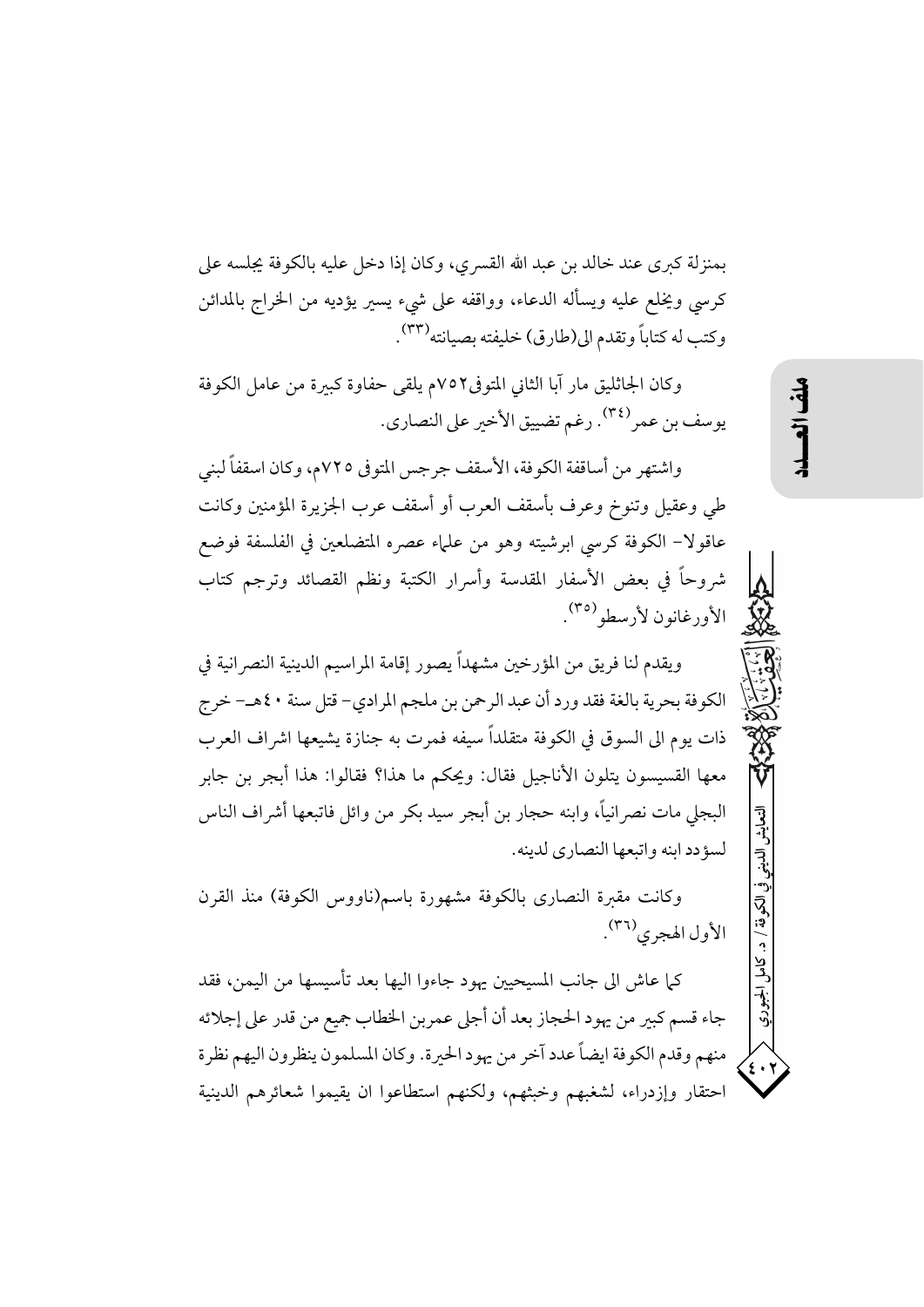بحرية تامة في ظل الإسلام وبنوا المعابد في الكوفة، وقد ذكر (بنيامين) بأنه شاهد كنيساً لليهود في الكوفة عند زيارته لها<sup>(٣٧)</sup> كما أنهم زاولوا بعض الحرف التي كان العربي يأنف من مزاولتها فكان منهم الصفارون والصباغون وغبرهم.

وبمرور الزمن استطاعوا ان يثبتوا اقدامهم في المجتمع الكوفي وأن يبسطوا سلطانهم على جميع المهن فزاولوا مهنة التجارة والصرافة والصياغة ونسج الحرير وإدارة السفن وصناعة الزجاج (٣٨).

وكان للحجاج بن يوسف طبيبان يهوديان يشرفان على شؤونه الصحية<sup>(٣٩)</sup>.

ولم تقتصر سيطرة أهل الذمة في الكوفة على مهنة التجارة والصيرفة، وإنيا امتدت الى وظائف الدولة فاصبحوا خطراً يهدد المجتمع الكوفي بصورة خاصة والمجتمع الاسلامي بصورة عامة، وقد تنبه الى هذا الخطر الجسيم بعض الولاة فغبروا من سياستهم إزاء أهل الذمة فعاملوهم بقسوة<sup>(٤٠)</sup>.

أما السريان فقد كانوا يسكنون الجزيرة الفراتية في الرها ونصيبين وجنديسابور وحران في ديارات منتشرة فيها، كيا سكنوا ايضاً الحبرة والأديرة الموجودة في أطراف الحيرة والنجف ثم قدموا الكوفة واستقروا بها واشتغلوا بالعلم. فقد قام السريان بنشر الفلسفة اليونانية بالعراق وما حولها. وخاصة مذهب الأفلاطونية وأخذوا ينقلون الكتب اليونانية الى لغتهم السريانية. وكانت المناطق التي سكنوها ولا سيها حران مركزاً من مراكز الثقافة اليونانية والرياضيات والفلك والفلسفة (٤١).

وقد خدم السريانيون العلم والفلسفة بها ترجموا من مؤلفاتهم في الطب والرياضيات والطبيعيات والمنطق وغيرها<sup>(٤٢)</sup>.

كما سكن الكوفة من أهل الذمة أيضاً(النبط) وهم خليط من الكلدانيين والسريانيين والآراميين، وقد أطلق عليهم اسم(الانباط) وكانت الأكثرية الساحقة منهم قد اعتنقت المسيحية منذ قرون خلت<sup>(٤٣)</sup>.

العدد الخامس / شهر رمضان / ۲۳۱ ه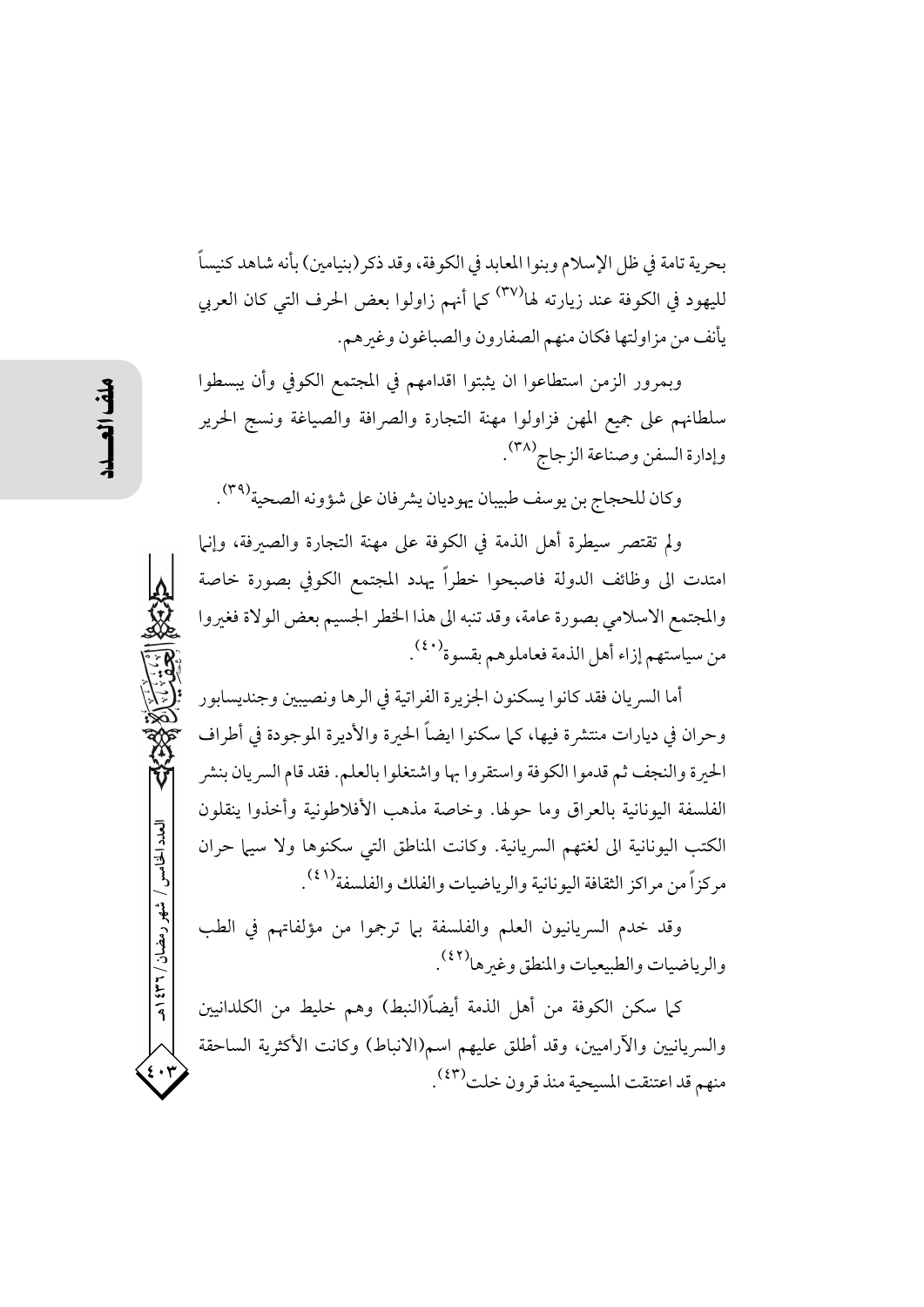وأشار المقدسي الى أن استعمال كلمة(نبط) تدل على الفلاحين الذين يتكلمون اللغة الآرامية في العراق، خصوصاً في منطقة البطيحة (<sup>٤٤)</sup>.

وقيل إن العرب كانوا يطلقون لفظة (النبط) على سكان العراق الذين لم يكونوا رعاة ولا جنوداً <sup>(٤٥)</sup>. وقد أطلق المسعودي <sup>(٤٦)</sup> على فلاحي العراق (النبط) و(السريان).

ويبدو انه كان للنبط صفات خلقية خاصة تختلف عن الصفات الخلقية التي يتحلى بها العرب وقد استطاعوا ان يؤثروا في المجتمع الكوفي تأثيراً واضحاً فقد ذكر الجاحظ أن أبا عمرو بن العلاء كان يقول لأهل الكوفة: «لكم حذلقة النبط وصلفهم، ولنا دهاء الفرس وأحلامهم»<sup>(٤٧)</sup> .

ولقد قامت الطبقة المتوسطة من الأراميين بدور مهم في الحركة الثقافية في العراق وظهر من بينها عدد كبير من الأطباء المشهورين والفلكيين والعلماء والمترجمين. وقد كانت حران مركزاً للثقافة الأرامية وانتشر كثيرون منهم في المنطقة الواقعة بين الكوفة والبطائح وواسط.

ولذلك لم تتأثر الحضارة العربية في الكوفة بالحضارة الفارسية فقط بل تأثرت بالحضارة الرومانية الاغريقية بواسطة هؤلاء السريان من النساطرة المنتشرين في العراق ولاسيها(الحبرة)<sup>(٤٨)</sup>.

وقد كان هؤلاء النساطرة الصلة التي كانت تربط بين اليونان والعرب. وكان ذلك واضحاً بل خلفتها من المدارس النسطورية لهم من ثقافة وعلم.

أما التعايش الديني بين المسلمين أنفسهم فإن دولة الرسول الكريم ﷺ جامعة لكافة الأجناس، لذا يشعر الناس بدفء عدالة الاسلام، وانهم يستظلون بروح الاخوة الاسلامية، فكانت مشاعرهم متجاوبة، وأحاسيسهم متوافقة مع هذا الدين الحنيف، فحققوا بذلك قول الرسول ﷺ: «مثل المؤمنين في توادهم وتراحمهم كمثل التعايش الديني

الكوفة / د.

ک<br>ک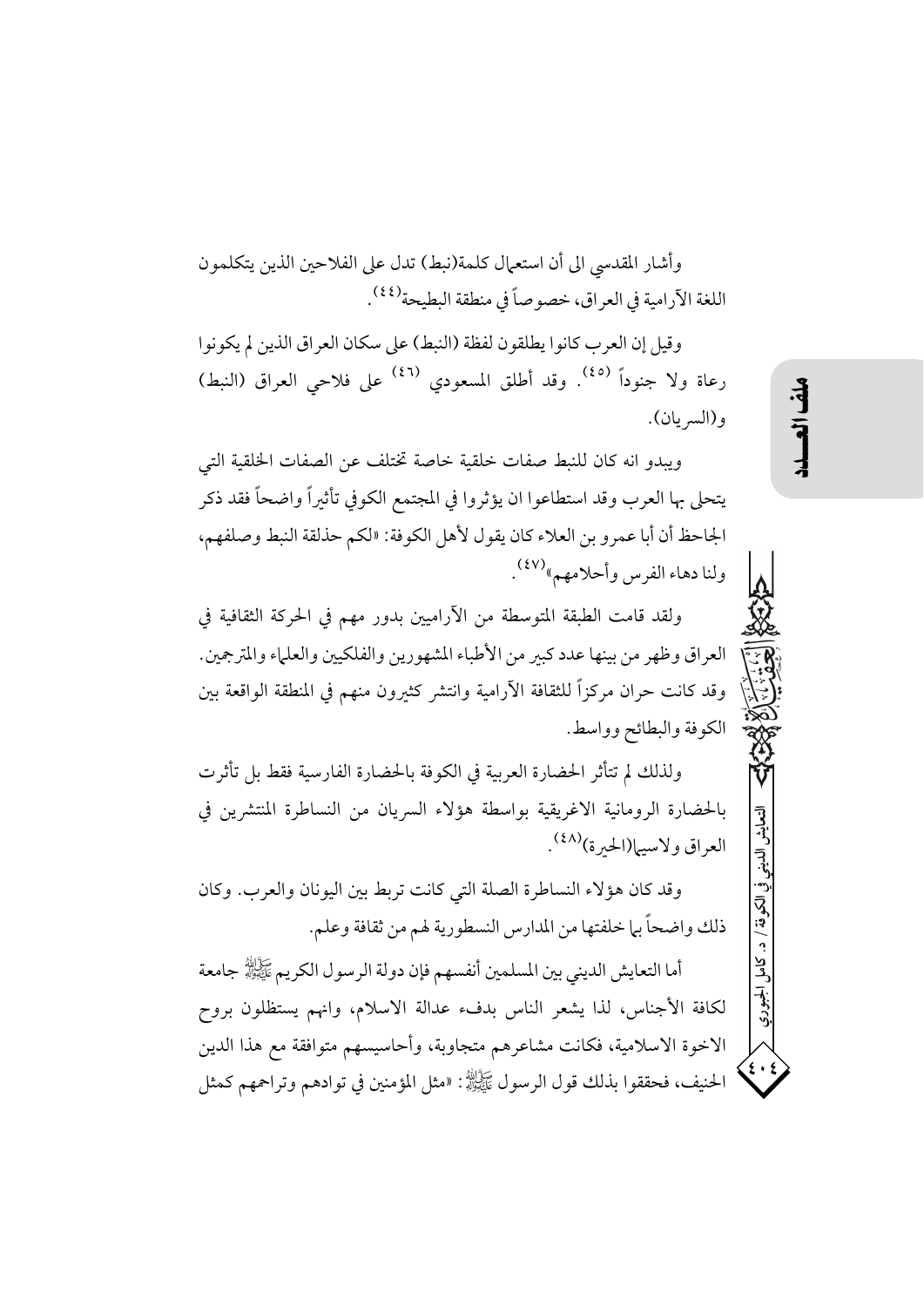الجسد الواحد..»، فكان المسلم في الشرق يألم لما يصيب اخاه المسلم في الغرب، كما كان أخوه يبادله الشعور نفسه، وكان هذا الشعور يحقق تضامناً ايجابياً بين المسلمين، فكنت ترى حشوداً من المجاهدين تندفع للتطوع في جيش الاسلام، لرد كيد الاعداء وحماية دعوة الخبر، وصيانة العقيدة من المتحاملين عليها.

كما ان الدعوة الاسلامية، هي دعوة عالمية عقدية، وعالمية وحضارية، ويصعب الفصل بينها، إذ الفصل بينهما هو مسار الصراع بين الناس اليوم، هذه الدعوة الانسانية العالمية، هي التي اشار اليها الكاتب والباحث مرسيل بوازر، في كتابه «إنسانية الاسلام» فيقول في كتابه: «ان الاسلام، بوصفه ديناً ومنهجاً اجتهاعياً في وقت واحد، لابد أن يفصح بشأن العالمية عن خصائص شتى تبعاً لأربع وجهات نظر محتملة: الوجهة الماورائية، والوجهة الدينية، والوجهة الاجتهاعية، والوجهة السياسية.. ولا يمكن بالطبع ان ينتج عن هذه الرؤى الاربع مفاهيم متباينة تبياناً اساسياً، لأنها صادرة عن مصدر واحد، غير ان التعبير عن الفكرة يمكن ان يتنوع بوصفه رد فعل منطقياً على وضع من نوع خاص»<sup>(٤٩)</sup>.

غير ان خصوم الاسلام لم يقتنعوا بها وصلوا اليه من نتائج، بل استمروا في تآمرهم، وواصلوا العمل في إعداد المؤامرات وحبك الدسائس وافتعال الازمات لمزيد من التمزق والتشضي بين المسلمين، وبمرور الزمن دبّ الوهن والفتور الى النفوس، فضعفت الروابط التي تجمع الامة الاسلامية على الخير، وغلبت الطائفية على كثيرين، وتحكم التعصب لهذا المذهب او ذاك، فشجع ذلك الاعداء والخصوم على الامعان في حبك خيوط التآمر وتوسيع الشقة، فنسبت الاقوال لهذا الطرف او ذاك، كما تم تأليف الكتب والمقالات، ونظم القصائد او إسنادها الى غير قائلها إذكاء لنار الفتنة وزيادة في تعزيز عوامل الفرقة والشتات، وأسهمت وسائل الاعلام الحديثة كالانترنيت والفضائيات وصفحات التواصل الاجتهاعي في إشعال الاجواء اكثر من قبل، فضلاً عن فتاوى التكفير والذبح..!

العدد الخامس / شهر رمضان / ۳۲۱ هـ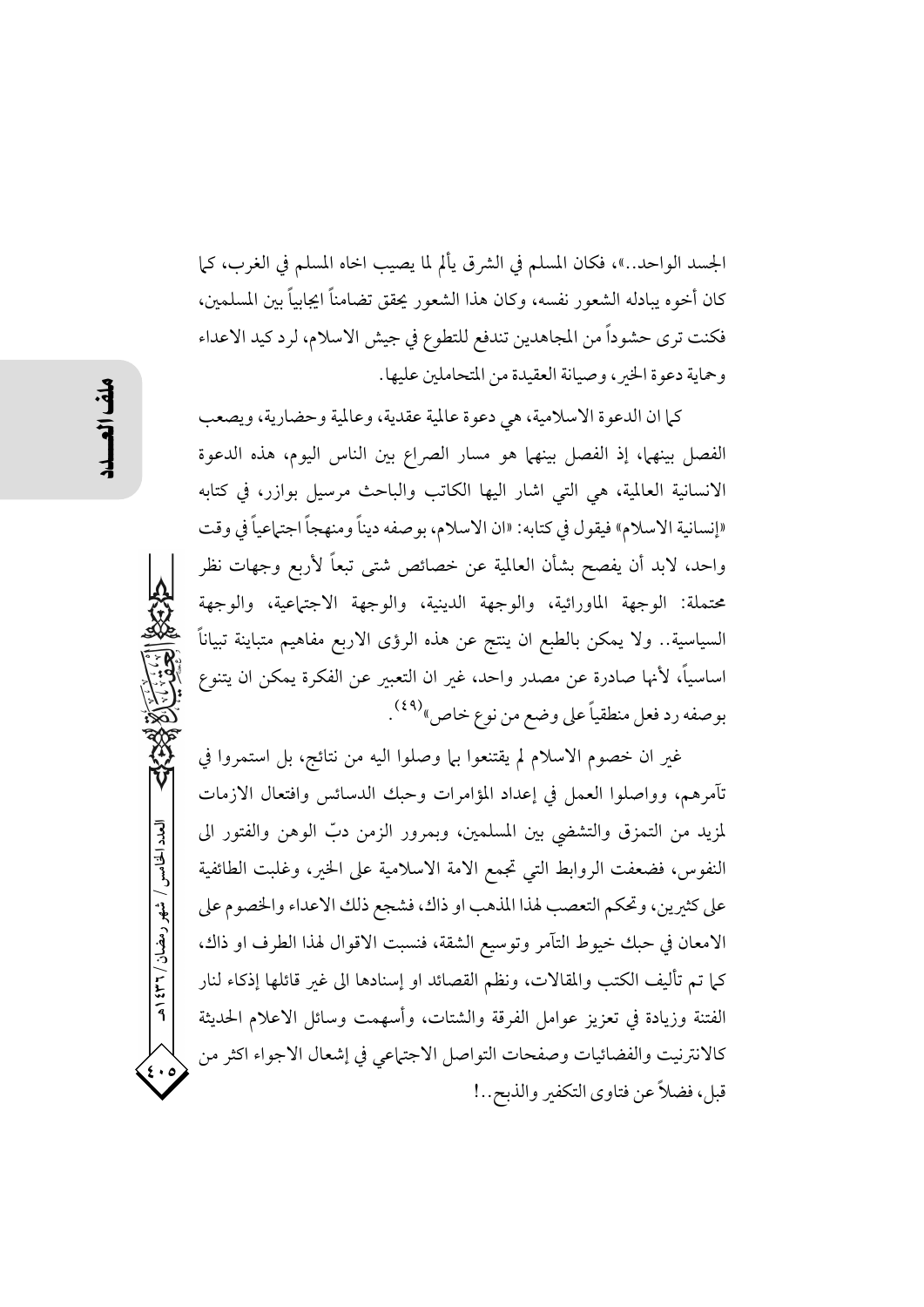فرغم اندحار الصليبيين، فإنَّ النتائج المترتبة على هذه المعارك لم تكن في مستوى الانتصار الذي حققه المسلمون، بينها شكلت هذه المرحلة نقطة تحول في الحياة الدينية والعقلية لدى الغربيين، فإنها بالنسبة للمسلمين انتجت عكس ما كان مأمو لاً، اذ اتجه المسلمون الى التواكل، وإهمال الوسائل الكفيلة بنهوضهم واستعادة الوحدة التي اصيبت في الصميم.

ولذلك، فلا نستغرب ان يظهر ذلك في التصريحات التي يدلي بها قادة بعض البلدان الغربية في مراحل مختلفة، فهم اعتبروا احتلال البلدان الاسلامية استمراراً للحروب الصليبية! وهو ما صرح به الجنرال البريطاني (اللنبي) الذي هتف بعد انتزاع فلسطين من الدولة العثمانية ومن المسلمين نهائياً:( اليوم انتهت الحروب الصليبية).

ولا يزال هذا النهج هو الذي يسبر عليه الغرب، فكلَّما ظهرت بارقة أمل في توحيد الصف الاسلامي واستعادة المسلمين لشعورهم الاصيل في الوحدة والمصبر والعيش المشترك، تحركت العناصر التي تعمل في الظلام، لمواجهة احتيال اليقظة والنهضة، وأبرز شاهد على ذلك، قمع ثورة شعبية منتصرة تعيش أجواء الحراك والربيع العربي، كما هو حاصل في البحرين والمنطقة الشرقية من العربية السعودية بعد إلصاق تهمة(الطائفية) عليها، او محاولة اسقاط نظام مقاوم لإسرائيل تحت ذريعة(الديمقراطية) في الوقت الذي تعيش بلدان اخرى مجاورة لهذا البلد التخلف السياسي والبداوة في نظام الحكم.

وفي الآونة الأخيرة حيث برز الشعور الاسلامي متأججاً في النفوس كانت النتيجة ما نشاهده اليوم من إحياء النعرات الطائفية التي عفا عليها الزمان، وإذكاء نار الحرب الطائفية، كما نراهم يعيدون شعارات يعلمون جميعاً إنها من وضع المتآمرين على الانسانية بشكل عام وعلى المسلمين بشكل خاص منذ القدم. وهكذا نرى الأقلام من هذا الجانب وذلك، قد صقلت لرمي الأطراف بعضها

بى الكوفة / د. كاما ،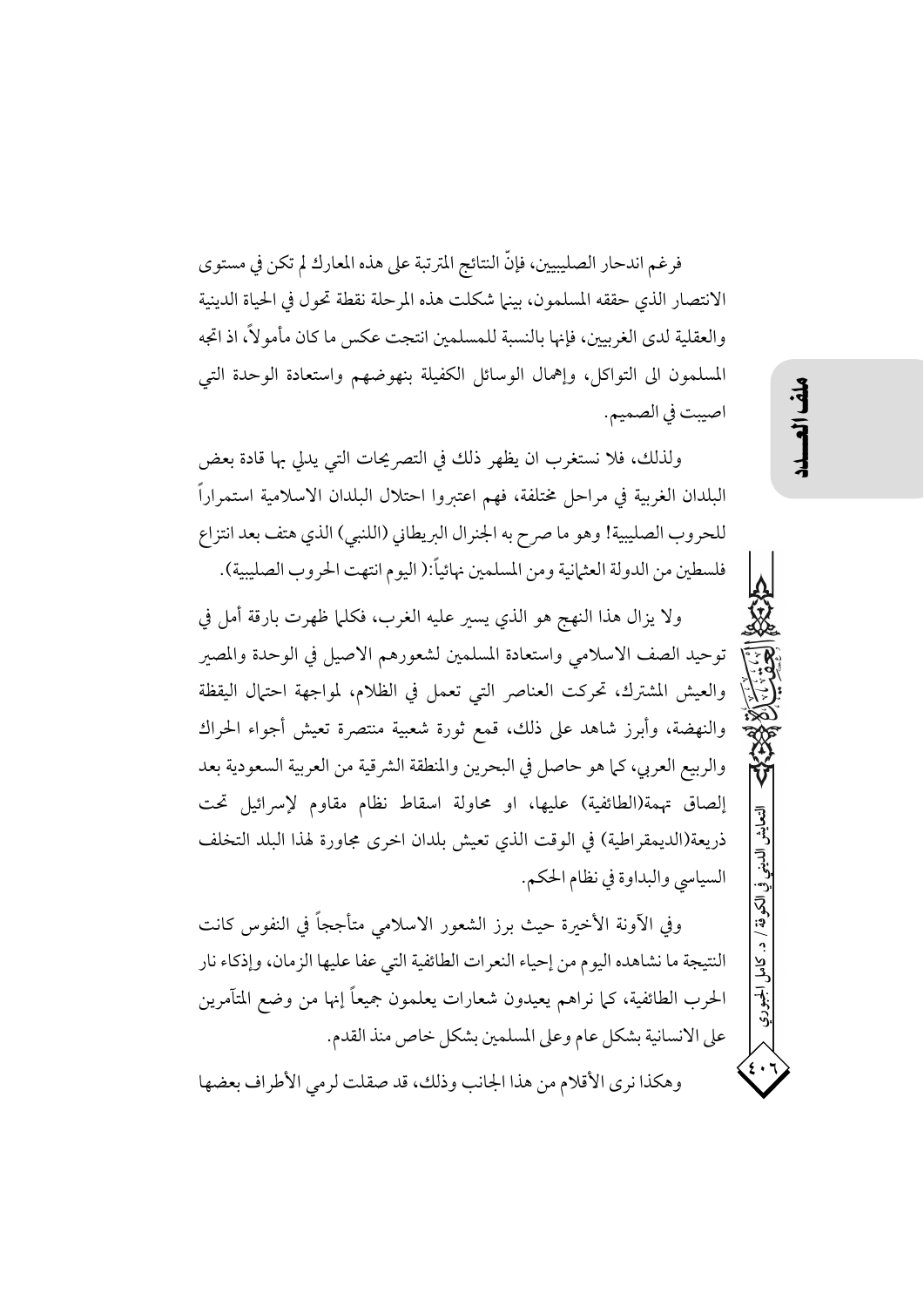ببعض بالكفر والإلحاد والمروق عن الدين، كما نشطت حركة التأليف الطائفي، ووقع البحث عن الاقوال الشاذة في هذا المذهب أو ذاك لنشرها وإذاعتها بين الناس، واذا كان من يفعل ذلك عن حسن نية واعتباره قربة يتقرب بها الى الله، فإن النتيجة لن تكون في صالح وحدة المسلمين على أي حال، بينها لا أحد يبحث اليوم عن إجماعيات المروي عن الرسول ﷺ التي تسمو فوق الطائفيات، مثل قوله ﷺ: «المؤمنون تتكافأ دماؤهم، ويسعى بذمتهم أدناهم، وهم يدٌ على من سواهم».

ولم تقتصر المعارك الطائفية بين المسلمين، بل امتدت بنفس الثقافة المتطرفة تزعزع التعايش المشترك بين المسلم وأهل الكتاب، متناسية قوله تعالى: ﴿ آمَنَ الرَّسُولُ بِما أُنْزِلَ إلَيْهِ مِنْ رَبِّهِ وَالْمُؤْمِنُونَ كُلٌّ آمَنَ بِالله وَمَلائِكَتِهِ وَكُتُبِهِ وَرُسُلِهِ لا نُفَرِّقُ بَيْنَ أَحَدٍ مِنْ رُسُلِهِ وَقالُوا سَمِعْنا وَأَطَعْنا غُفْرانَكَ رَبَّناً وَإِلَيْكَ الْمَصِيرُ﴾ [آل عمران: ٢٤].

وقوله تعالى: ﴿وَلا تُجادِلُوا أَهْلَ الْكِتابِ إِلاَّ بِالَّتِي هِيَ أَحْسَنُ إِلاَّ الَّذِينَ ظَلَمُوا مِنْهُمْ وَقُولُوا آمَنَّا بِالَّذِي أُنْزِلَ إِلَيْنا وَأُنْزِلَ إِلَيْكُمْ وَإِلْهُنا وَإِلْهُكُمْ واحِدٌ وَنَحْنُ لَهُ مْسْلِمُونَ﴾ [العنكبوت: ٤٦].

بل من أوجه التعايش الاجتماعي، جواز زواج المسلمين من نساء اهل الكتاب، وجواز طعامهم وجواز طعام المسلمين لهم، كما قال تعالى: ﴿ الْيَوْمَ أُحِلَّ لَكُمُ الطَّيِّباتُ وَطَعامُ الَّذِينَ أُوتُوا الْكِتابَ حِلٌّ لَكُمْ وَطَعامُكُمْ حِلٌّ لَـهُمْ وَالْـمُحْصَناتُ مِنَ الْـمُؤْمِناتِ وَالْـمُحْصَناتُ مِنَ الَّذِينَ أُوتُوا الْكِتابَ مِنْ قَبْلِكُمْ إذا آتَيْتُمُوهُنَّ أُجُورَهُنَّ مُحْصِنِينَ غَيْرَ مُسافِحِينَ وَلا مُتَّخِذِي أَخْدانِ وَمَنْ يَكْفُرْ بالإيمانِ فَقَدْ حَبِطَ عَمَلُهُ وَهُوَ فِي الآخِرَةِ مِنَ الْخَاسِرِينَ﴾ [المائدة: ٥].

> \* هو امش البحث \* (١) الذهبي، شمس الدين، محمد بن احمد بن عثمان(ت٧٤٨هـ): ميزان الاعتدال. (٢) أنظر: اميل، بول: تأريخ ارمينيا ص٢٠٢٣.

العدد الخامس / شهر رمضان / ۳۲ ه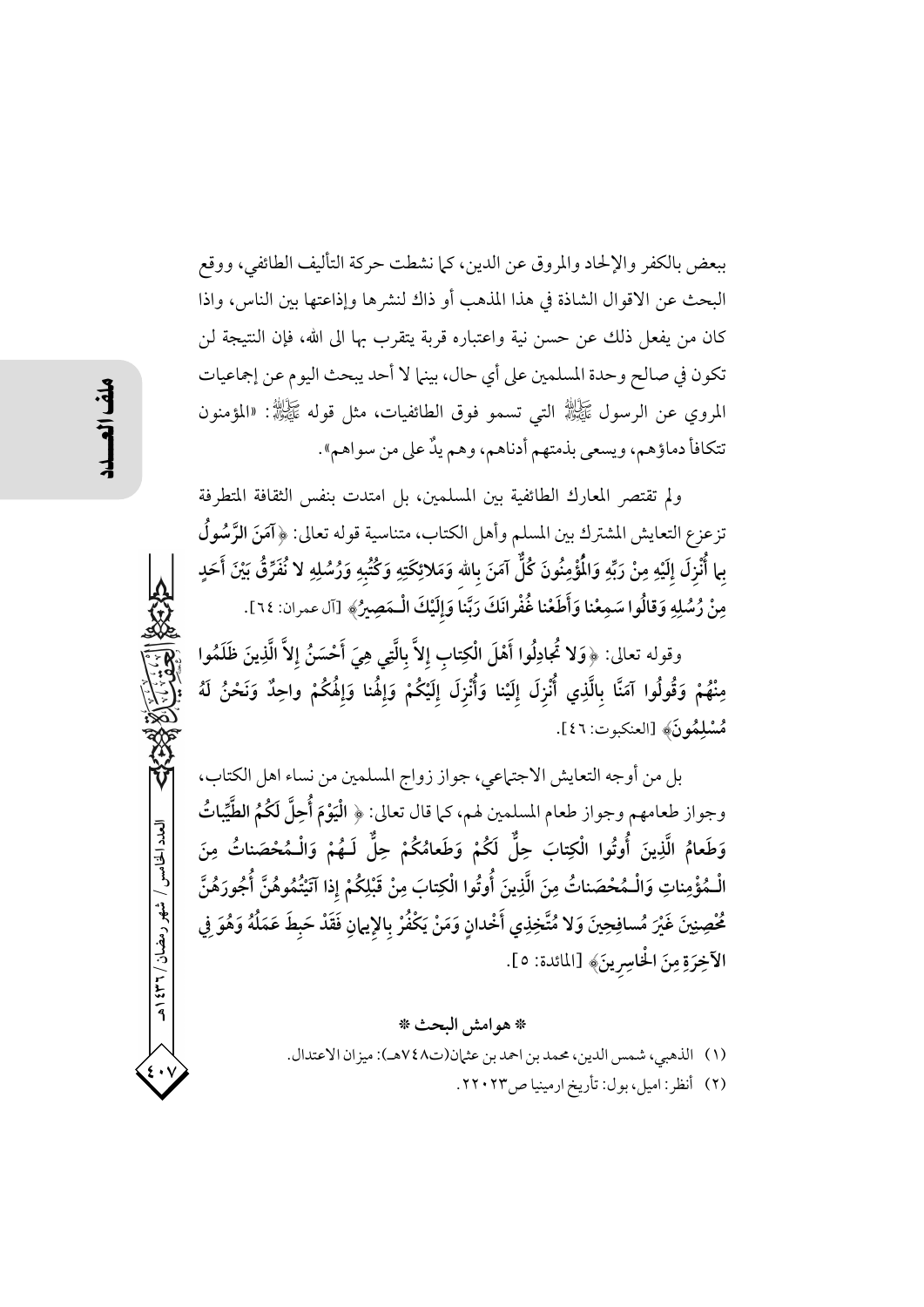- (٣) الحموي، ياقوت: معجم البلدان ٥/ ٢٦٩، ٣١٥(مادق: نجران، نهر أبا) ط دارصادر– دار بيروت ١٣٧٦هـ/ ١٩٥٧م.
- (٤) البلاذري، احمد بن يحيى: فتوح البلدان ١/ ٧٨، تحقيق: صلاح الدين المنجد، ط القاهرة، الحموي، ياقوت: ن.م ١٨/٢.

(٥) النويري، احمد بن عبد الوهاب(ت٧٤٢هـ): نهاية الإرب في فنون الأدب ١٣٧/١٨،ط دار الكتب المصرية ١٩٢٥ اليعقوبي، أحمد(ت٢٨٤هـ) ٢/ ٤١٧، ط النجف ١٣٥٨هـ. الطبري، أبو جعفر، محمد بن جرير(ت٣١٠هـ): تاريخ الرسل والملوك، مط الحسينية-القاهرة، مط الاستقامة- القاهرة ١٩٣٩م. المسعودي، على بن الحسين، مروج الذهب ٦/ ٨٧، ٩٨.

- (٦) الجاحظ، عمرو بن بحر بن محبوب(ت٢٥٥هـ): ثلاث رسائل ص١٧. البلاذري، فتوح البلدان ص٢٨٣.
- (٧) الطريحي، محمد سعيد: الديارات والأمكنة النصرانية في الكوفة، ص٣٧، ط١ بيروت ۰۱ ۱۹۸۱ (۱۹۸۸م.
- (٨) البراقي: السيد حسين بن أحمد (ت١٣٣٢هـ): تأريخ الكوفة، تحقيق: السيد محمد صادق بحر العلوم، ط النجف ١٩٦٠م.
- (٩) ماسنيون، المسيو لويس(ت١٩٦٢م): خطط الكوفة وشرح خريطتها، ترجمة: تقى المصعبي، تحقيق: كامل سلمان الجبوري، ص ٦٠ ط٢ بيروت.

$$
0.987 \text{ mJy} \text{ (J.1)}
$$

- (١٢) الهمداني، ابن الفقيه(ت القرن الخامس هـ): مختصر البلدان ص١٥، ١٩١، ط ليدن ١٣٠٣هـ. (١٣)الأصفهاني، أبو الفرج، على بن الحسين(ت٣٥٦هـ)، الأغاني ١١/ ٤٠، ط محمد الساسي-القاهرة ١٣٢٢هـ.
- (١٤)العمري، ابن فضل الله(ت٤٩هـ)، مسالك الأبصار في ممالك الأمصار، ١/ ٢٥٤، تحقيق: كامل سلمان الجبوري، ط بيروت.
- (١٥) المباهلة بين النبي ونصاري نجران ١٧٢، ط ميلانو ١٩٤٤، بدوى، عبد الرحمن(مترجم): شخصيات قلقة في الاسلام، ط القاهر ة.
	- أنظر: الأصفهاني، أبو الفرج. (١٦) البلاذري، احمد بن يحيى(ت٢٧٩هـ): فتوح البلدان ص١٤٧،ط مصر ١٩٥٩م.
- (١٧)ابن قتيبة، عبدالله بن مسلم (ت٢٧٦هـ): عيون الأخبار ١/ ٤٣، ط دار الكتب ١٩٢٥-

## $\ddot{\mathbf{f}}$

التعايش

ِ الديني

في الكوفة / د.

َ وا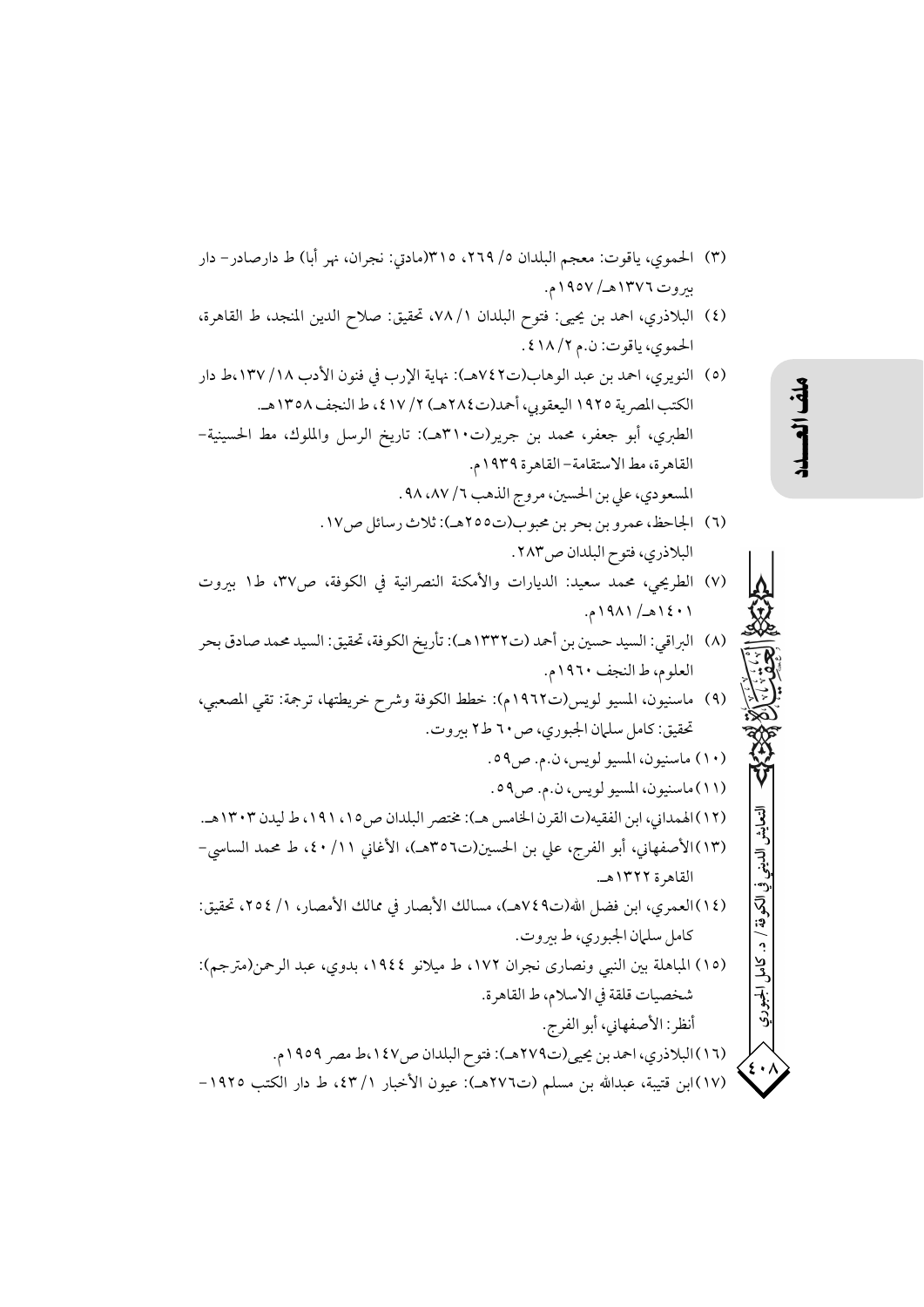۱۹۳۰م. تربتون: أهل الذمة في الإسلام، ترجمة حسن الحبشي، ص١٩، ط مصر ١٩٤٩. (١٨) الأصفهاني، أبو الفرج، ن.م ٤/ ١٨٤. (١٩)الطبري، أبو جعفر، محمد بن جرير: ن.م ٣٢٧. ابن خلدون، عبد الرحمن بن محمد(ت٨٠٨هـ): التاريخ٢٧٨/٢ لعلم العبر . (٢٠)البلاذري، أحمد بن يحيى: أنساب الأشر اف ٥/ ٣١، ط فلسطين(أورشليم) ١٩٣٦م. (٢١)الطيري: ن.م ٢١٨/٤. (٢٢)اليعقوبي، أحمد بن اسحاق بن واضح: تاريخ اليعقوبي ٢/ ١٥٩، ط النجف ١٣٥٨هـ. (٢٣)البلاذري: أنساب الأشر اف. (٢٤)البلاذري: أنساب الأشر اف. (٢٥) الأصفهاني، أبو الفرج: ن.م ١٩/ ٥٩. (٢٦) الأصفهاني، أبو الفرج: ن.م ٨/ ٣١٩. (٢٧) الأزدي، ابن دريد: الاشتقاق ط١/ ٢١٦، ط٢/ ٣٥٩. الطبري: ن.م ٢/ ١٥٢. (٢٨)الحموي، ياقوت: ن.م. ص ٤٣٠(ط الهيئة المصرية). كحالة، عمر رضا: أعلام النساء، ٥/ ١٤٧، ط دمشق ١٣٥٩هـ. (٢٩) النويري: أحمد بن عبد الوهاب: ن.م ١/ ٢٧٨. المسعودي: على بن الحسين(ت٤٦هـ): مروج الذهب ومعادن الجوهر، ٣/ ٢٢٥، ط القاهرة ١٣٥٧هـ/ ١٩٣٨م. (٣٠) البلاذري: فتوح البلدان ٢٨٤. المبرد، أبو العباس، محمد بن يزيد(ت٢٨٦هـ): الكامل في اللغة والأدب ٣/ ٨١٢ ط مصر ١٣٢٣هـ. الأصفهاني، أبو الفرج: ن.م. ١٩/ ٥٩. تربتون: أهل الذمة ١١١. (٣١)الأصفهاني، أبو الفرج: الأغاني٢٢/ ١٤(ط الهيئة المصرية). ابن خلكان، شمس الدين، ابو العباس(ت٦٨١هـ): وفيات الأعيان ١/ ٣٥٤، ط ١/ القاهرة ١٣٦٧هـ/ ١٩٤٨م. (٣٢)جمع جاثليق: كلمة يونانية تعني العام او الاب العام واستعملت للرئيس الاعلى عند النساطرة ومعناها ايضا: ابو العائلة، أو القبيلة وتستعمل مجازا لرئيس جماعة او طائفة وتقابلها اليوم

العدد الخامس / شهر رمضان / ۳۲ \$ ۱هـ